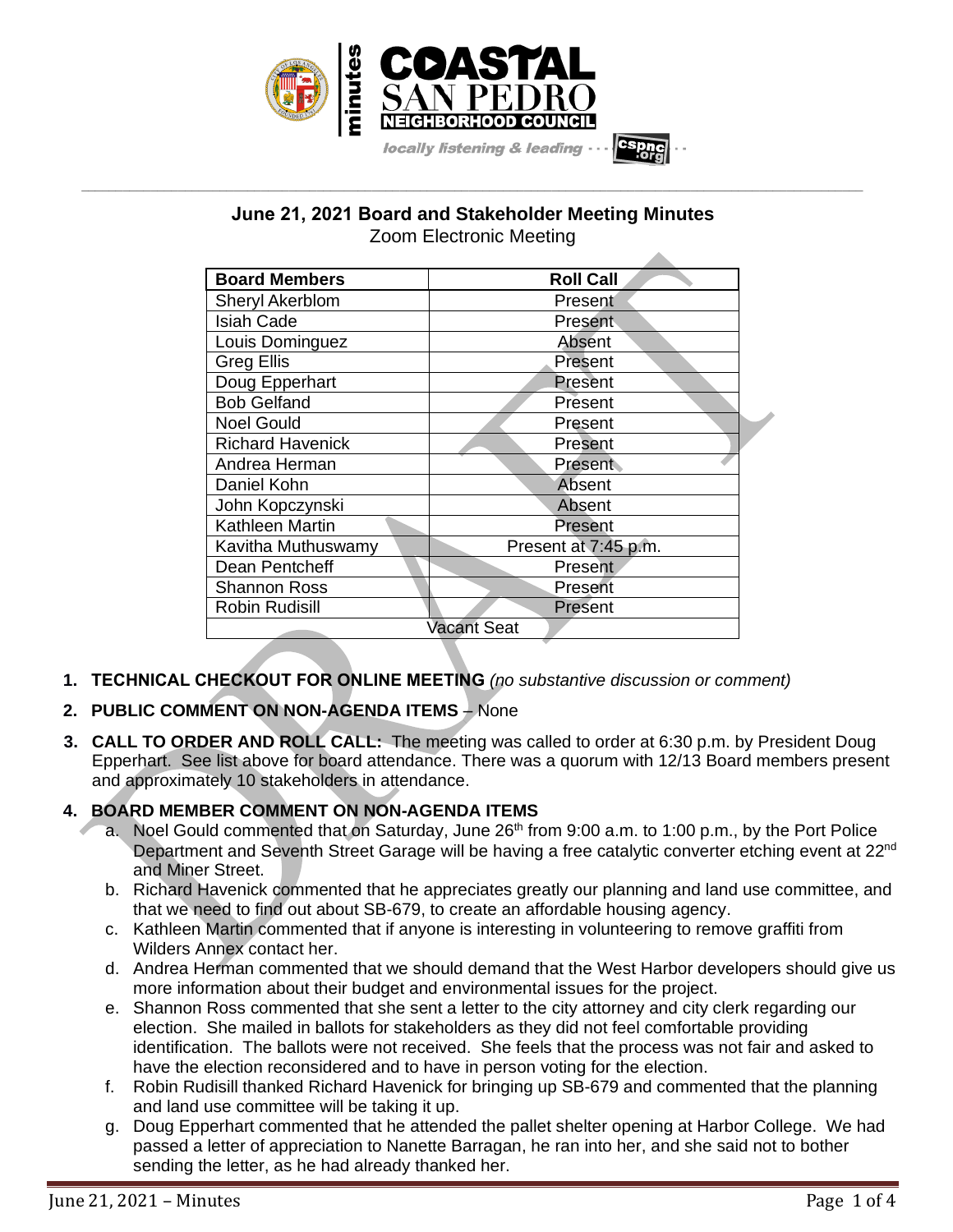**5. APPROVAL OF PRIOR MEETING MINUTES** – May 17, 2021 meeting minutes approved as presented without objection.

#### **6. REPORT FROM LOS ANGELES POLICE DEPARTMENT** – Senior Lead Officer Dan Brown for Officer **Winter**

- a. Officer Dan Brown gave a brief overview of crime statistics for the area.
- b. There will be no Music by the Sea this year.
- c. Officer Brown's email address is [38616@lapd.online.](mailto:38616@lapd.online)
- d. Officer Brown answered questions from the board and stakeholders.
- e. Port Police Office Morales gave a brief overview of crime statistics for the area.
- f. Officer Morales answered questions from the board.

#### **7. SUPPORT FOR COUNCIL FILE 21-0002-S129 EXPANDING HOUSING VOUCHER PROGRAMS** – *Joint Land Use Committee motion*

*Be It Resolved that* the Coastal San Pedro Neighborhood Council supports Council File 21-0002-S129 re. expanding housing voucher programs.

*CSPNC shall file a Community Impact Statement*

Motion from committee passed with 11 yes (Akerblom, Cade, Ellis, Epperhart, Gelfand, Gould, Havenick, Herman, Pentcheff, Ross, and Rudisill), 0 no, 0 abstention, 1 not yet present (Muthuswamy), and 1 out of meeting (Martin).

# **8. OPPOSITION TO WEAKENING COMMUNITY REDEVELOPMENT PLAN PROTECTIONS** – *Planning,*

*Land Use, and Transportation Committee motion*

*Resolved,* the Coastal San Pedro Neighborhood Council opposes any legislation that would weaken the protections provided by Community Redevelopment Plans.

*CSPNC shall file a Community Impact Statement*

Motion from committee passed with 12 yes (Akerblom, Cade, Ellis, Epperhart, Gelfand, Gould, Havenick, Herman, Martin, Pentcheff, Ross, and Rudisill), 0 no, 0 abstention, and 1 not yet present (Muthuswamy).

#### **9. PROTECTION OF PEREGRINE FALCONS AND OTHER NATIVE BIRDS** – *Coastline and Parks Committee*

*Whereas*, peregrine falcons nest seasonally in Point Fermin cliffs, and

*Whereas,* these birds are formally classified as threatened, and

#### *Whereas,* this committee has previously requested enforcement of protections for these rare birds, and

*Whereas,* wildlife photographers impede on the habitat of these birds and remote-control glider flyers also endanger falcons, pelicans, and other birds,

*Resolved,* the Coastal San Pedro Neighborhood Council requests the **LOS ANGELES** Department of Recreation and Parks, **THE CALIFORNIA DEPARTMENT OF** Fish and **WILDLIFE** Game, and Los Angeles Police Department to enforce existing regulations on protections of these species, especially during the March through July breeding and fledgling season.

Motion by **Bob Gelfand** to amend the motion **AS NOTED ABOVE**, second by **Richard Havenick** passed with 11 yes (Akerblom, Cade, Ellis, Epperhart, Gelfand, Gould, Havenick, Herman, Martin, Pentcheff, and Rudisill), 0 no, 0 abstention, 1 out of meeting (Ross), and 1 not yet present (Muthuswamy).

Motion from committee as amended passed with 11 yes (Akerblom, Cade, Ellis, Epperhart, Gelfand, Gould, Havenick, Herman, Martin, Pentcheff, and Rudisill), 0 no, 0 abstention, 1 out of meeting (Ross), and 1 not yet present (Muthuswamy).

#### **10. SUPPORT OF AB 223 REGARDING ILLEGAL POACHING OF** *DUDLEYA* **PLANTS** – *Coastline and Parks Committee*

*Whereas* the illegal poaching of *Dudleya*, a Coastal California native plant, in response to black market demand has reached epic proportions, and

*Whereas* AB 223 specifically addresses this issue and sets forth criminal penalties for convictions of poaching *Dudleya*,

*Resolved*, the Coastal San Pedro Neighborhood Council supports AB 223 and urges quick passage by the legislature, and

*Further Resolved,* Coastal San Pedro Neighborhood Council suggests that the Department of Recreation and Parks educate rangers as to the proper identification of *Dudleya* plants so they will be aware of any potential poaching.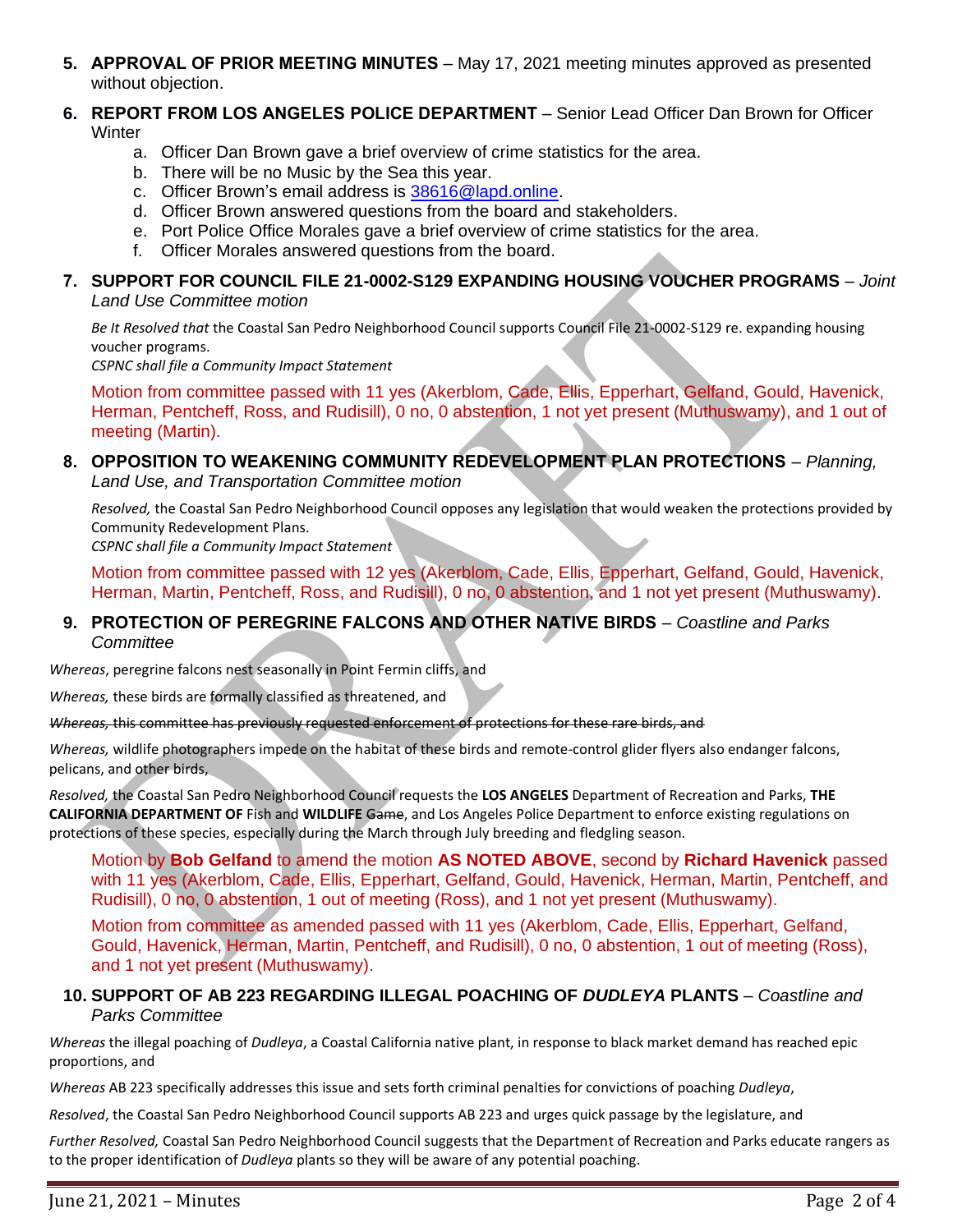#### *CSPNC shall file a Community Impact Statement*

Motion from committee passed with 11 yes (Akerblom, Cade, Ellis, Epperhart, Gelfand, Gould, Havenick, Herman, Martin, Pentcheff, and Rudisill), 0 no, 0 abstention, 1 out of meeting (Ross), and 1 not yet present (Muthuswamy).

#### **11. LETTER OF THANKS TO ASSEMBLYMEMBER PATRICK O'DONNELL**

The Coastal San Pedro Neighborhood Council shall send the following letter of thanks to Assemblymember Patrick O'Donnell for the Town Hall presentation on DDT dumping [\(https://fb.watch/67nj4f80zX/\)](https://t.co/xU3xx7DdXa?amp=1):

Dear Assemblymember O'Donnell,

Coastal San Pedro Neighborhood Council thanks you for holding a virtual town hall about the DDT chemical drums that have been dumped in the ocean between San Pedro and Catalina Island.

This is an ongoing environmental catastrophe and will likely become far worse if not addressed. It's vital to continue your efforts to solve this problem. We stand by to help in any way we can.

#### Sincerely, CSPNC

Motion by **Noel Gould** to send a letter of thanks to Assemblymember Patrick O'Donnell, second by **Greg Ellis**, passed with 11 yes (Akerblom, Cade, Ellis, Epperhart, Gelfand, Gould, Havenick, Herman, Martin, Pentcheff, and Rudisill), 0 no, 1 abstention (Muthuswamy), and 1 out of meeting (Ross).

### **12. MOTION RECOMMENDING MITIGATION OF ILLEGAL FIREWORKS** –

*Whereas, s*ub-average annual rainfalls, especially the most recent years, have significantly increased the peril of illegal fireworks contributing to wind-driven massive firestorm conflagrations; and

*Whereas* enhanced illegal fireworks mitigation is critically needed in those hazard areas.

*Therefore resolved,* the Coastal San Pedro Neighborhood Council (CSPNC) supports city council action as regards illegal fireworks – proposed city ordinance (CF 21-0318) and supports exploring additional illegal fireworks mitigation.

While the CSPNC supports CF 21-0318, we also suggest education, interdiction, enforcement, and alternatives.

We specifically suggest consideration of the following:

- 1. Establish and make possible implementation and enforcement of a minimum fine appropriate to the neighborhoodwide impacts experienced by residents. Many cities have adopted a \$1,000 penalty, with escalating amounts for repeat offenders.
- 2. Engage online retail platforms to aid in the mitigation of illegal fireworks sales to California addresses.
- 3. Engage social media with public service announcements educating the public about the dangers, penalties and alternatives to illegal fireworks and how to report them.
- 4. Advocate for increased illegal fireworks interdiction at California border entry locations.

*CSPNC shall file a Community Impact Statement*

Motion by **Noel Gould** to send a letter of thanks to Assemblymember Patrick O'Donnell, second by **Bob Gelfand**, passed with 11 yes (Akerblom, Ellis, Epperhart, Gelfand, Gould, Havenick, Herman, Martin, Muthuswamy, Pentcheff, and Rudisill), 0 no, 1 abstention (Cade), and 1 out of meeting (Ross).

#### **13. SUPPORT OF THE PRIDE MONTH EVENT** – Shannon Ross

The Coastal San Pedro Neighborhood Council supports the Pride Month event, Sunday, June 27, 2021, **11:00 to 4:00 p.m., PEPPERTREE PLAZA NEXT TO THE SAN PEDRO MUNICIPAL BUILDING.**.

Motion by **Noel Gould** to send a letter of thanks to Assemblymember Patrick O'Donnell, second by **Andrea Herman**, passed with 12 yes (Akerblom, Ellis, Epperhart, Gelfand, Gould, Havenick, Herman, Martin, Muthuswamy, Pentcheff, Ross, and Rudisill), 0 no, and 1 abstention (Cade).

#### **14. COMMITTEE REPORTS**

- a. Administrative Operations Committee Chair Dean Pentcheff No new information
- b. Communications Committee Chair Shannon Ross No new information
- c. Emergency Preparedness and Public Safety Committee Chair Bob Gelfand– No new information
- d. Parks and Coastline Committee Chair Noel Gould i. The next meeting will be Wednesday July  $7<sup>th</sup>$ .
- e. Sunken City Ad Hoc Committee Chair Noel Gould i. The next meeting will be Wednesday July  $7<sup>th</sup>$ .
- f. Environment and Sustainability Committee Chair Richard Havenick